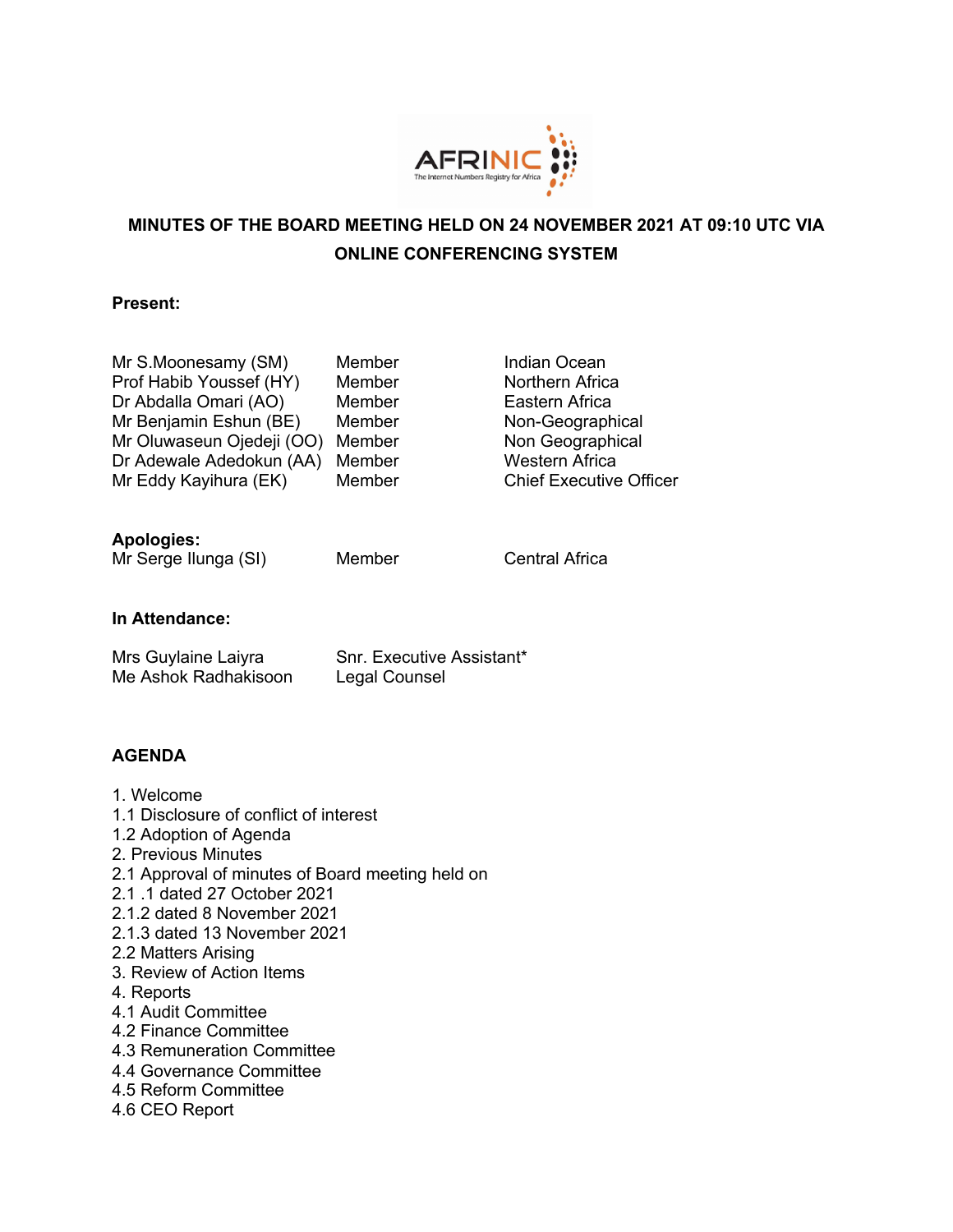4.7 Chair Update 5. Activity Plan 2022 6. Budget 2022 7. Filling the Casual Vacancy of the Southern Africa Seat 8. A.O.B. 8.1 Board Retreat 9. Next Board meeting

# **BUSINESS OF THE DAY**

#### **1. Welcome**

The Chair welcomed the members present and opened the meeting at 09:02 UTC.

A roll call was carried out to confirm quorum.

One member OO raised a point of order. He recalled that two weeks ago he sent an email to the Board that he is not comfortable with the leadership of the Chairman. He also pointed out that the way the Chair handled the recruitment exercise for the COO position did not build his trust in the leadership of the Chairman. The Chair did not respond to the email sent by OO. The member OO also informed that he is not interested in the position of Chair of the AFRINIC Board nor has any personal interest in the matter being brought to the Board; his only concern is with the way the Board is being managed. There is the need to treat all Directors with mutual respect and to respect each other's and as well as having diversity on the Board. The Chair has not acted as such and he has no confidence in the leadership. The Member OO moved to a motion of no confidence in the Chairman.

The Chair SM informed that he did not reply to the email from OO because he believed he is conflicted and has asked the Vice-Chair to consider the email. With regards to the vote of no confidence, the Chair declared conflict of interest and asked to be recused from the discussion, he asked the Vice-Chair to take over.

#### *The Chair SM disconnected at 09:10 UTC and the Vice-Chair HY lead the meeting at this point.*

HY pointed out that there is a discomfort in the Board and it may be due to numerous reasons and impacting on decision making and creating much tension. Some of the reasons may be miscommunication on Board matters, the different culture and background which make members reacting in different manner to the way the Chair acts, the present situation of AFRINIC, the stress and pressure created by all the legal suits and the Covid-19 situation with no face-to-face meetings for the last 2 years.

The Board discussed and agreed that the Chair SM should join the meeting to hear the objections against him and to intervene when required. The Board has no objection to discuss the matter in his presence.

#### *SM joined the meeting at 09:20 UTC.*

HY opened the floor for discussion and invited member OO to further elaborate on his objections on the board management aspects.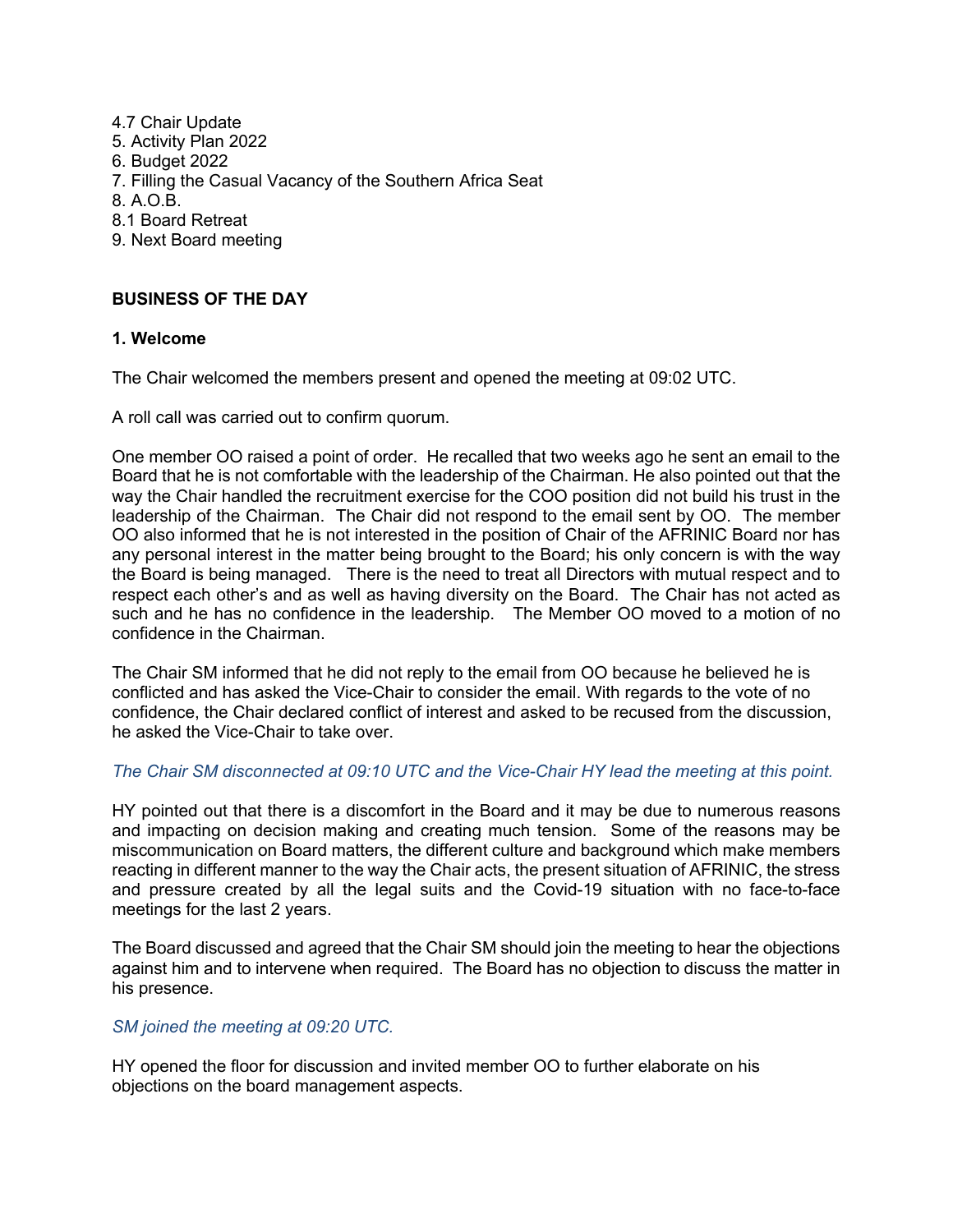Some of the objections raised were pertaining to decisions that are not taken because the Chair is not in agreement with the proposal and the visible conflicts and no good working relationship that exist between the Chair and the CEO. The Board is not intervening to resolve the situation.

After discussion, HY invited SM to address the Board on the objections raised.

The Chair SM stated that there is a procedural flaw in discussing the motion of no confidence since the matter was not on the Agenda of the meeting. With regards to the working relationship between the CEO and himself, a Special Board Meeting was called on the  $13<sup>th</sup>$  November to discuss the matter. It is his practice as a Director to step out of a discussion when he has a conflict of interest and has referred the email from OO to the Vice-Chair as he believed he is conflicted as the subject of the complaint email. SM explained that with regards to the delay in the recruitment of the selected COO, he has raised and shared his concerns by email to the Remuneration Committee and the Vice-Chair of the Board.

The Board decided to proceed with the vote on the motion of no confidence. One member OO requested a roll call vote.

**THAT** the Board of Directors has no confidence in the leadership of the current Chairperson to continue to lead the Board.

Proposed OO. Seconded EK. YES VOTE = EK OO AA NO VOTE = AO HY BE SM ABSTAIN = none Motion failed.

*The Chair SM took back the chairmanship of the meeting at 10:41 UTC.*

*The Board breaks at 10:42 UTC and resumes at 11:00 UTC.*

The Chair SM did a roll call to confirm quorum and proceeded with the meeting.

# **1.1 Disclosure of conflict of interest**

There was no disclosure of conflict of interest.

# **1.2 Adoption of Agenda**

The agenda was adopted as circulated. Proposed HY. Seconded BE.

# **2. Previous Minutes 2.1 Approval of minutes of Board meeting held on**

**2.1 .1 dated 27 October 2021 Resolution 202111.655**

The Board approved the minutes of the Board Meeting held on 27 October 2021 with amendments.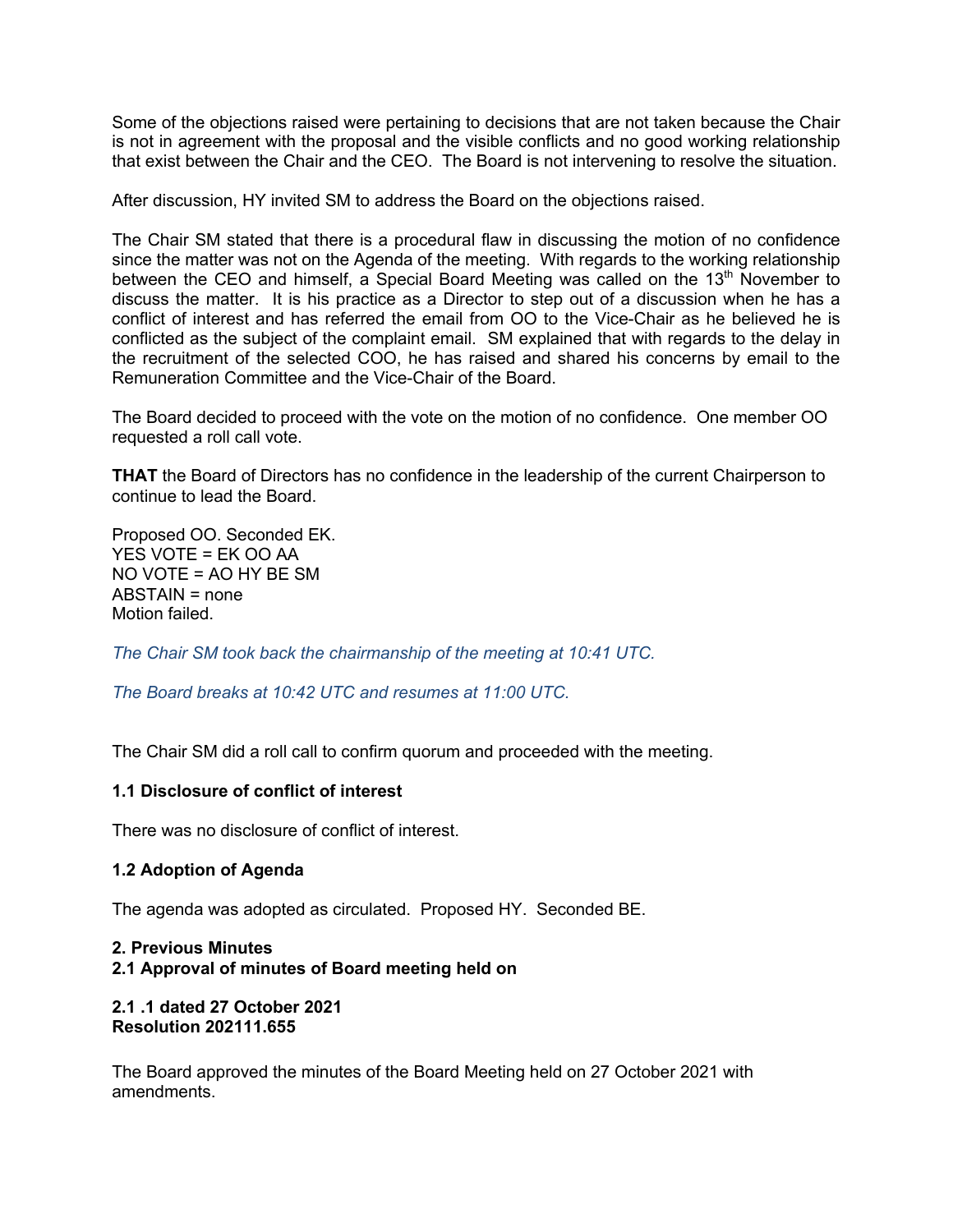Proposed HY . Seconded AO . Resolution passed unanimously.

#### **2.1.2 dated 8 November 2021 Resolution 202111.656**

The Board approved the minutes of the Board Meeting held on 8 November 2021. Proposed BE. Seconded HY. Resolution passed unanimously.

### **2.1.3 dated 13 November 2021 Resolution 202111.657**

The Board approved the minutes of the Board Meeting held on 13 November 2021. Proposed HY. Seconded BE. Resolution passed unanimously.

**2.2 Matters Arising** None.

### **3. Review of Action Items**

**Action Item 202110.01:** FINCO to submit a report on the donations received and how it was spent by 1 December 2021. **Status:** Action Item to be kept Open. New deadline 15 Dec 2021

**Action Item 202110.02:** The Chair to liaise with the COO, designate, and arrange for the finalisation and signature of the contract by 2nd November 2021. The REMCO Chair and the CEO to be in attendance to the meeting. **Status:** Action Item to be kept Open.

**Action Item 202110.01 :** The Chair to discuss with the candidates for the COO position. Status from Chair: Waiting for discussion about the Gross Salary of the position to proceed. **Status:** Action Item to be Closed.

**Action Item 202110.02:** The Chair to follow up on the recruitment of a Company Secretary . **Status:** Action Item to be kept Open and moved to REMCO. New deadline end of January 2022

**Action Item 202107.01:** The Finance Committee to review the fees and discount policies by September 2021 and report to the Board.

**Status:** Action Item to be kept Open. The Chair informed that the fees and discount policies should be reviewed together. New deadline - end of december 2021.

**Action Item 202107.03:** The Management to provide the Audit Committee with clear timelines attached to the intended processes and targets to be achieved for the bulk whois incident. Deadline by August 2021.

**Status:** Action Item to be kept Open. New Deadline end of December 2021

**Action Item 202107.05:** The Remuneration Committee to review the CEO KPIs and report to the Board by 10 August 2021.

**Status:** Action Item to be kept Open. Ongoing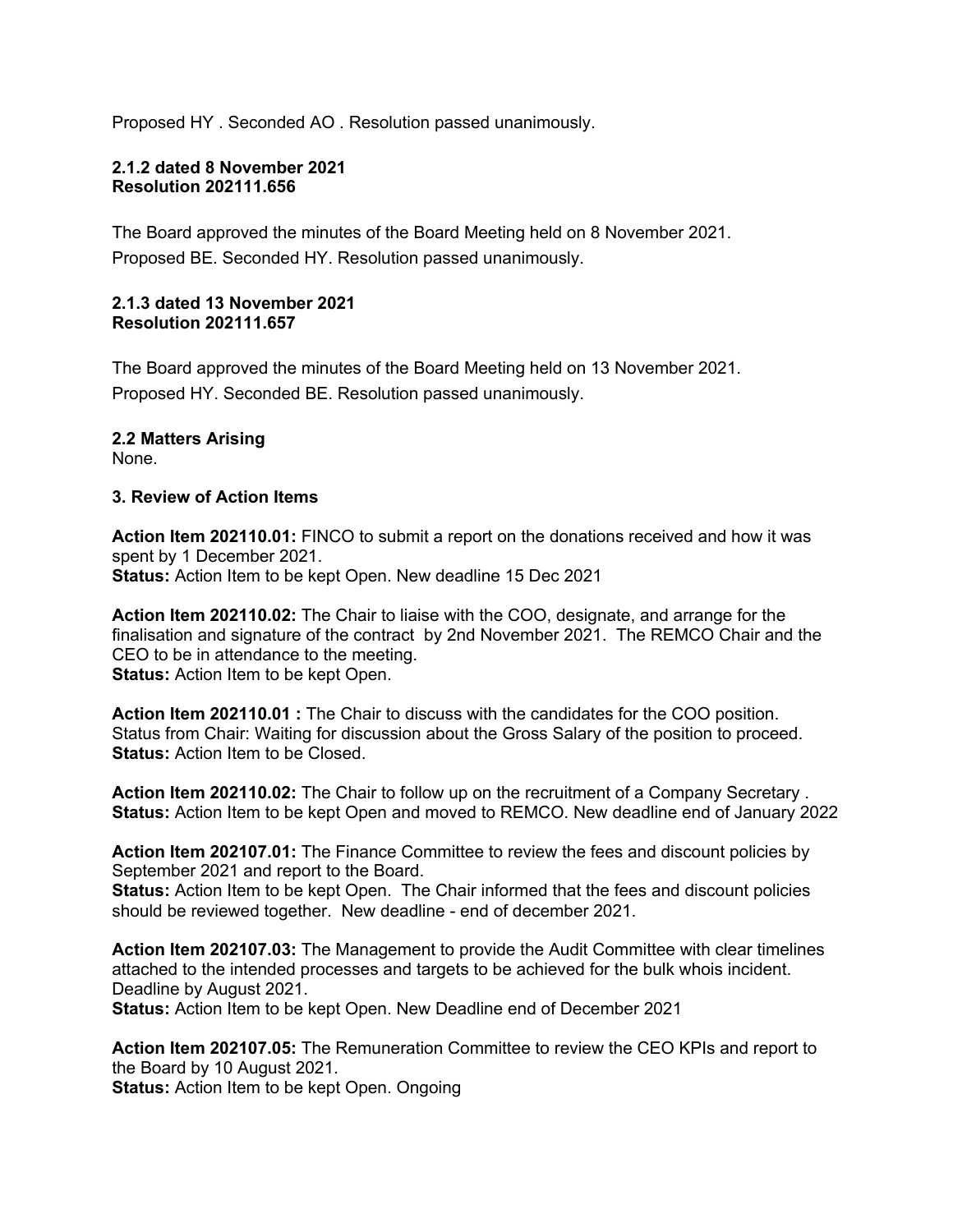**Action Item 202106.02:** The Finance Committee to review the delegation of authority and Bank signatories; and report to the Board by end of June 2021. **Status:** Action Item to be closed. Completed.

**Action Item 202105.01**: The Audit Committee to meet with the Management and the external auditor on the Customer Service Report. The Committee to report back to the Board end of July 2021.

**Status:** Action Item to be closed. Completed.

**Action Item 202006.02:** The AuditCo to share the Business Continuity Plan by 17 June 20 to the Board for approval. **Status:** Action Item to be kept Open.

**Action Item 201905.04:** The CEO to review the current Travel Policy. The Remuneration Committee to oversee the implementation and report to the Board **Status:** Action Item to be kept Open.

# **4. Reports**

### **4.1 Audit Committee**

The Board took note of the report of the Audit Committee.

A meeting with the external auditor, BDO & Co, was held on the  $19<sup>th</sup>$  November 2021. The external audit exercise for the year 2021 is presently ongoing. There is no major issue to be highlighted to the attention of the Board, the committee further recommended the approval of the audit plan as submitted.

#### **Resolution 202111.658**

**WHEREAS** the external auditor BDO Mauritius has submitted its audit plan for the financial year 2021; **RESOLVED** to approve the audit plan as recommended by the Audit Committee. Proposed BE. Seconded OO. Resolution passed

YES Vote = BE HY AO AA SM No Vote = None Abstain = EK

# **4.2 Finance Committee**

The Board took note of the report of the Finance Committee. The committee recommended the approval of the draft budget 2022 and activity plan 2022 as circulated. The budget will be further discussed under Agenda Item no 5 & 6.

The Committee also pointed out that a comprehensive report on all donations received, disbursement and recommendations will be circulated shortly.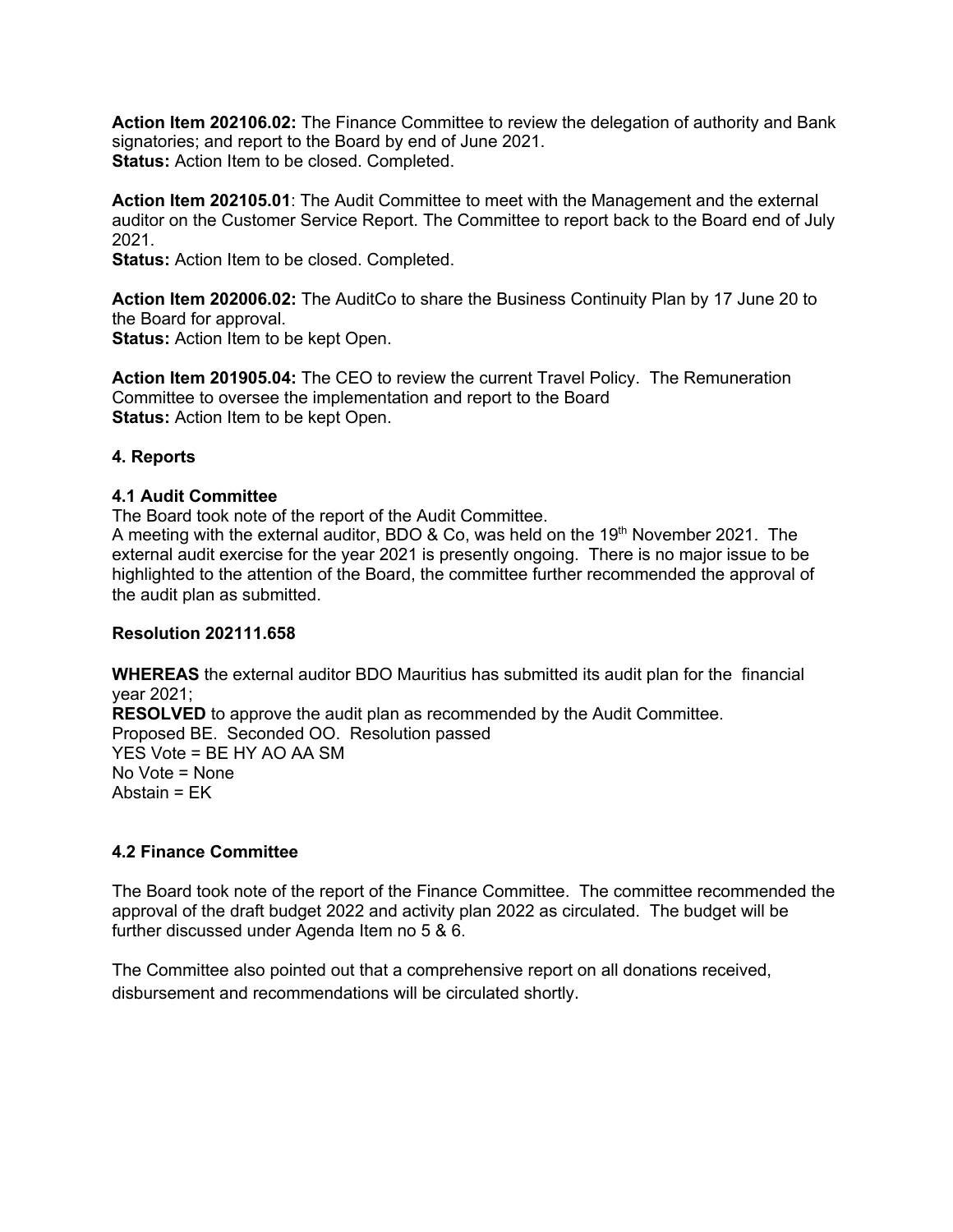# **4.3 Remuneration Committee**

The Board took note of the report of the Remuneration Committee. The Committee is presently reviewing draft policies and comments sent to Management for edits. It is expected to approve all the policies by January 2022.

The assessment of the CEO KPIs for 2021 was re-scheduled to its next meeting in order to allow more time to the CEO to submit supporting documents.

The committee reiterated that the COO recruitment is still pending at the Chair's level while the committee has already completed its exercise.

# **4.4 Governance Committee**

No new update.

The Board discussed on the seats that are to be filled on the Governance Committee as at 31 December 2021.

**New Action Item 202112.01:** The Management to launch a Call for Volunteers to fill the Board appointee to the Governance Committee seat. The Call for Volunteers to be for a period of 2 weeks.

# **4.5 Reform Committee**

No new update.

# **4.6 CEO Report**

The CEO presented the operations update to the Board as per report circulated.

# ● **Legal Update**

The number of cases is increasing, with new cases being filled by Cloud Innovation. The Board was also informed that there is also a notice filed by Africa on Cloud to wind down the company and that notice has been published in all local newspapers. The Legal Counsel also explained that it is in the legal procedures according to the Insolvency Act , to publish the said notice for all creditors of AFRINIC and contributors to take cognisance of the matter and to come forward either to support the case or lodge against it; and/or to recover any debts.

The Board approved the CEO's proposal to send a communique to the members on the matter.

# ● **AFRINIC-34 Public Policy Meeting**

The meeting was concluded on 18 November 2021 and a report is being drafted by the

Communications team and will be made available to the Board once available.

#### ● **Budget and Activity Plan 2022**

The Management has submitted the Budget and Activity Plan 2022 to the Board for approval.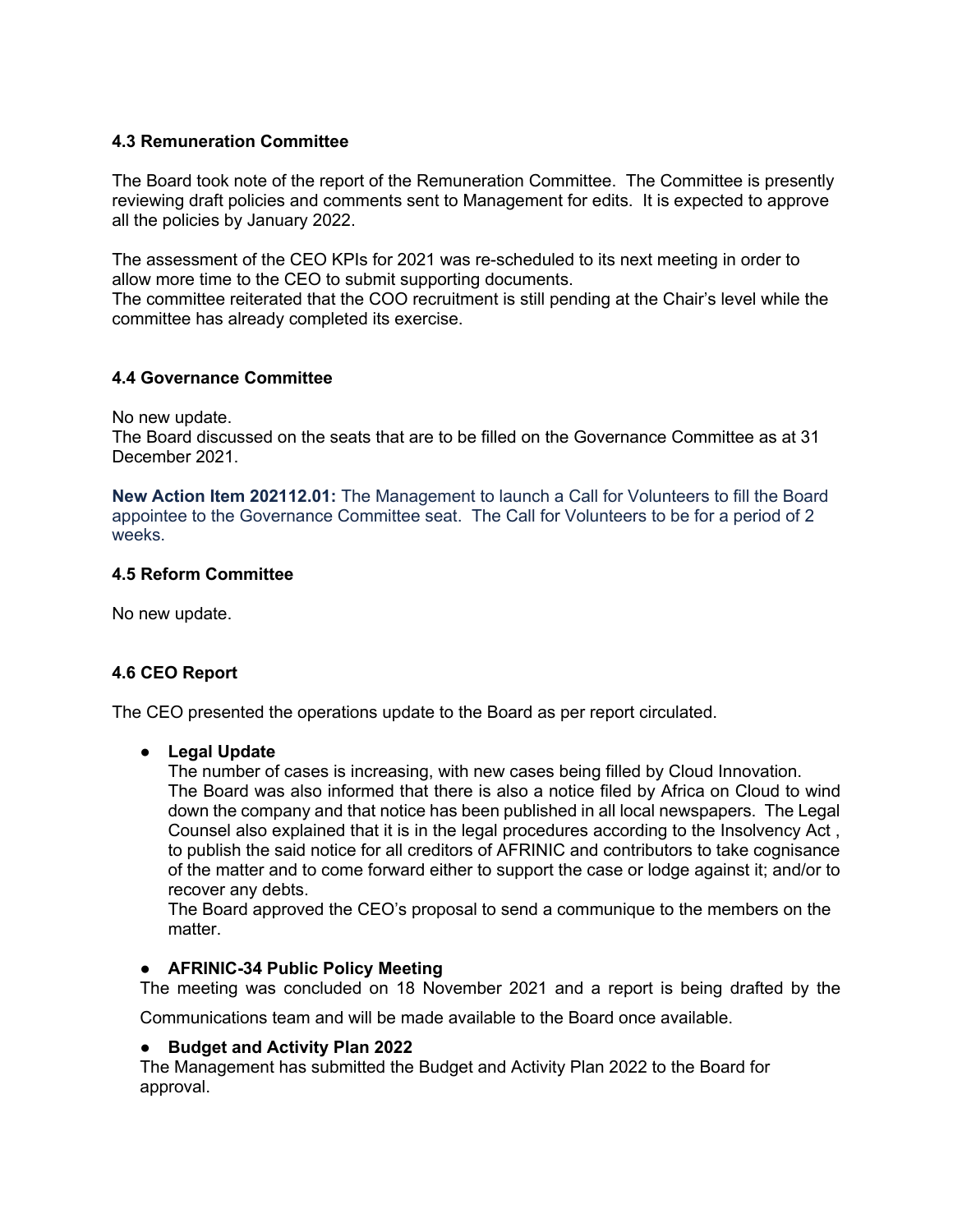# ● **Board Appointments**

The different appointments that the Board should made as at 31 December 2021 was shared to the Board, namely;

- (i) representative on the NRO NC / ASO AC for 2022
- (ii) Board Liaison to Governance Committee
- (iii) Board Appointee to Governance Committee

After discussion, the Board decided to launch a call for volunteers to fill the open position.

**New Action Item 202112.02 :** The Management to launch a Call for Volunteers to fill the Board appointee to the NRO NC / ASO AC for the year 2022. The Call for Volunteers to be for a period of 2 weeks and to report back to the Board by 10 Dec 2021

### ● **Board Travel Plan 2022**

A draft Board Travel Plan 2022 is being shared to the Board for their review.

**New Action Item 202112.03:** The Management to circulate the draft Board Travel Plan 2022 by Friday 26 November 2021

#### ● **Constitution of NOMCOM2022**

The CEO presented the draft Election Timeline 2022 to the Board, and the timeline whereby the Nomination Committee 2022 has to be constituted. The Board requested to share the Election Guidelines for review.

**New Action Item 202112.04:** The Management to circulate a draft Election Guidelines for comments by end of the week, Friday 26 November 2021.

#### ● **Calendar of Board Meeting 2022**

A standard Calendar of Board Meeting for the year 2022 was presented to the Board. The Chair explained that the standard Calendar, i.e  $2<sup>nd</sup>$  Wednesday of every two months, does not reflect the frequency of meetings and as such, the Calendar is not approved in advance.

The Chair raised a concern for not being invited to the local Internet Governance meeting in Mauritius. The CEO highlighted that the particular Internet Governance meeting was happening at a moment when the COVID19 contamination risk was high in Mauritius and that even the staff who participated were informed not to feel obliged to attend the face-to-face meeting and take unnecessary risk. The staff attended at their own will. OO mentioned that while we've said in the past that AFRINIC endeavour to facilitate participation of Board members at certain internet related events being hosted locally, Board members should not make it a right. He noted that the matter the Chair brought to the meeting isn't an issue.

# **4.7 Chair Update**

The Chair presented its report to the Board. He is working on organising the Board retreat for December 2021 to discuss the evaluation of the Strategic Plan. The WFH request of the CEO